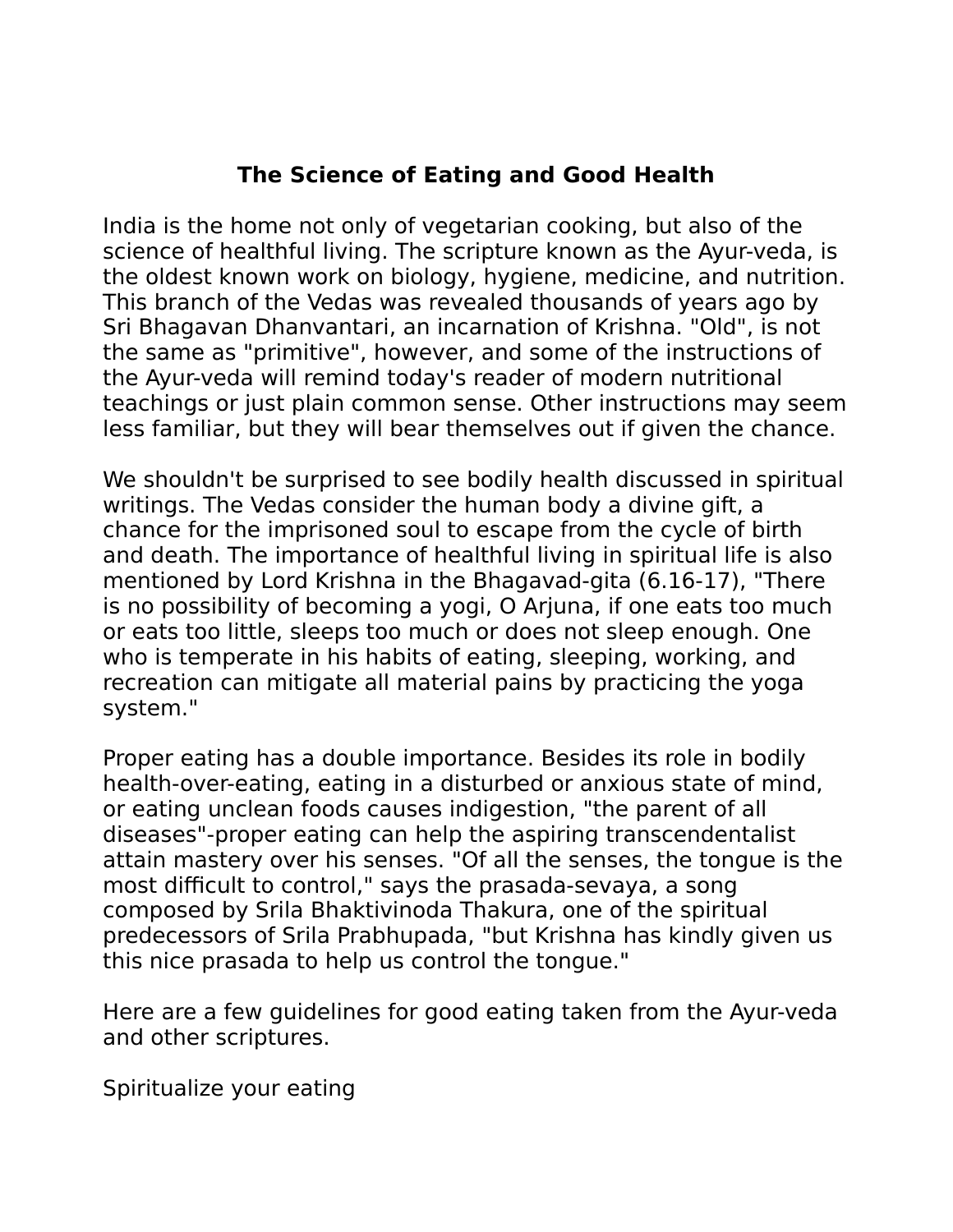The Bhagavad-gita (17.8-10) divides foods into three classes: those of the quality of goodness, those of the quality of passion, and those of the quality of ignorance. The most healthful are the foods of goodness. "Foods of the quality of goodness [milk products, grains, fruits, and vegetables] increase the duration of life; purify one's existence; and give strength, health, happiness, and satisfaction. Such foods are sweet, juicy, fatty, and palatable."

Foods that are too bitter, sour, salty, pungent, dry or hot, are of the quality of passion and cause distress. But foods of the quality of ignorance, such as meat, fish, and fowl, described as "putrid, decomposed, and unclean," produce only pain, disease, and bad karma. In other words, what you eat affects the quality of your life. There is much needless suffering in the world today, because most people have no other criterion for choosing food than price and sensual desire.

The purpose of food, however, is not only to increase longevity and bodily strength, but also to purify the mind and consciousness. Therefore the spiritualist offers his food to the Lord before eating. Such offered food clears the way for spiritual progress. There are millions of people in India and around the world who would not consider eating unless their food was offered first to Lord Krishna.

Eat at fixed times

As far as possible, take your main meal at the solar midday, when the sun is highest, because that's when your digestive power is strongest. Wait at least three hours after a light meal and five after a heavy meal before eating again. Eating at fixed times without snacking between meals helps make the mind and tongue peaceful.

Eat in a pleasant atmosphere

A cheerful mood helps digestion; a spiritual mood, even more. Eat in pleasant surroundings and center the conversation around spiritual topics. According to the Ksema-kuntuhala, a Vedic cookbook from the 2nd century A.D., a pleasant atmosphere and a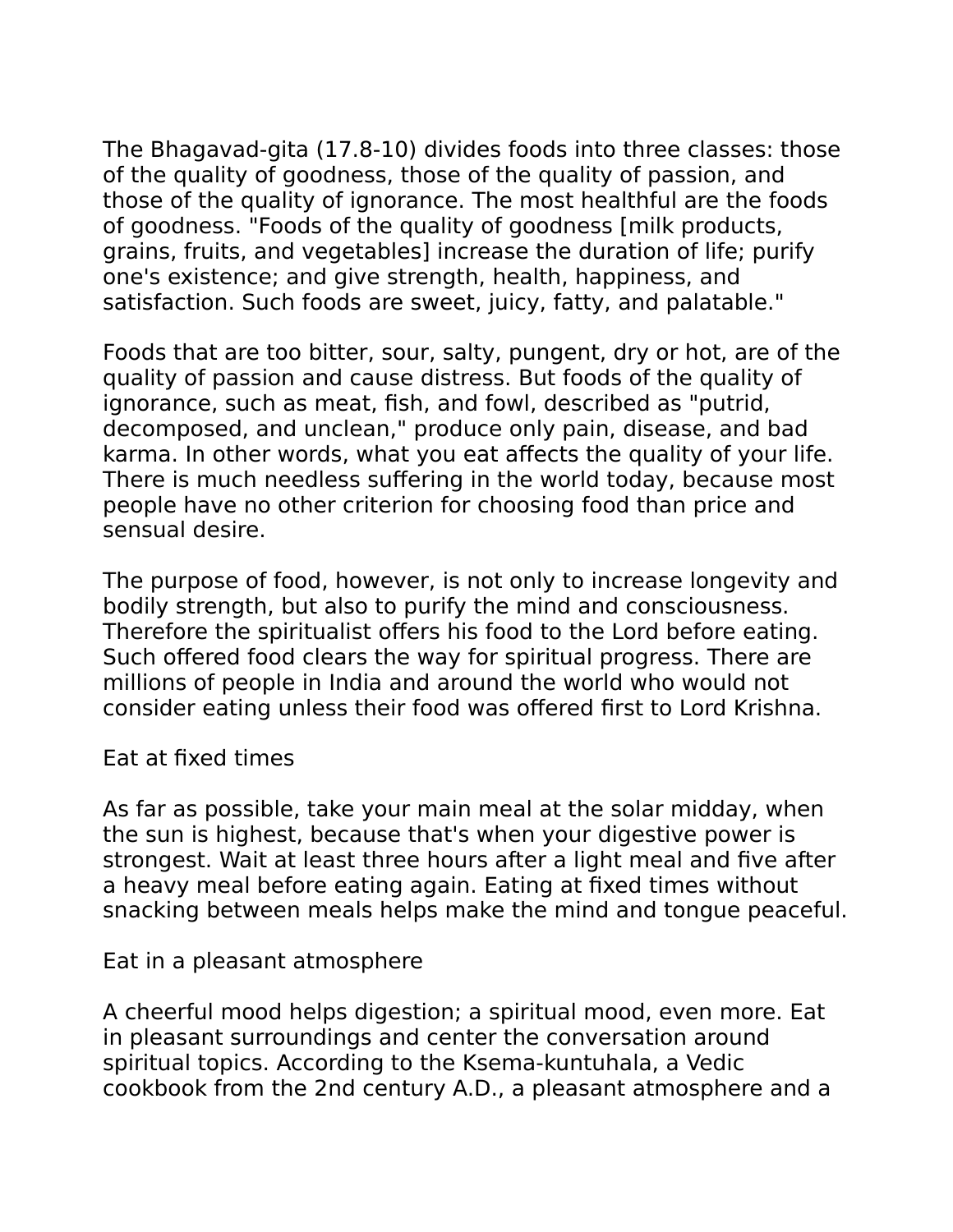good mood are as important to proper digestion as the quality of the food. Look upon your food as Krishna's mercy. Food is a divine gift, so cook it, server it, and eat it in a spirit of joyful reverence.

Combine foods wisely

Foods should be combined for taste, and for efficient digestion and assimilation of nutrients. Rice and other grains go well with vegetables. Milk products such as cheese, yogurt and buttermilk go well with grains and vegetables, but fresh milk does not go well with vegetables. The typical Vedic lunch of rice, split-lentil soup, vegetables, and chapatis is a perfect balanced meal. Avoid combining vegetables with raw fruits. (Fruits are best eaten as a separate meal or with hot milk.) Also avoid mixing acidic fruits with alkaline fruits, or milk with fermented milk products.

Share prasada with others

Srila Rupa Gosvami explains in the Upadesamrita a five-hundred year-old classic about devotional service, "One of the ways for devotees to express love is to offer prasada and accept prasada from one another." A gift from God is too good a thing to keep to oneself, so the scriptures recommend sharing prasada with others, be they friends or strangers. In ancient India-and many still follow the practice-householder would open his door at mealtime and call out, "Prasada! prasada! prasada! If anyone is hungry, let him come and eat!" After welcoming his guests and offering them all the comforts at his disposal, he would feed them to their full satisfaction before taking his own meal. Even if you can't follow this practice, look for occasions to offer prasada to others, and you will appreciate prasada more yourself.

## Be clean

Vedic culture places great emphasis on cleanliness, both internal and external. For internal cleanliness, we can cleanse the mind and heart of material contamination by chanting Vedic mantras, particularly the Hare Krishna mantra. External cleanliness includes keeping a high standard of cleanliness when cooking and eating.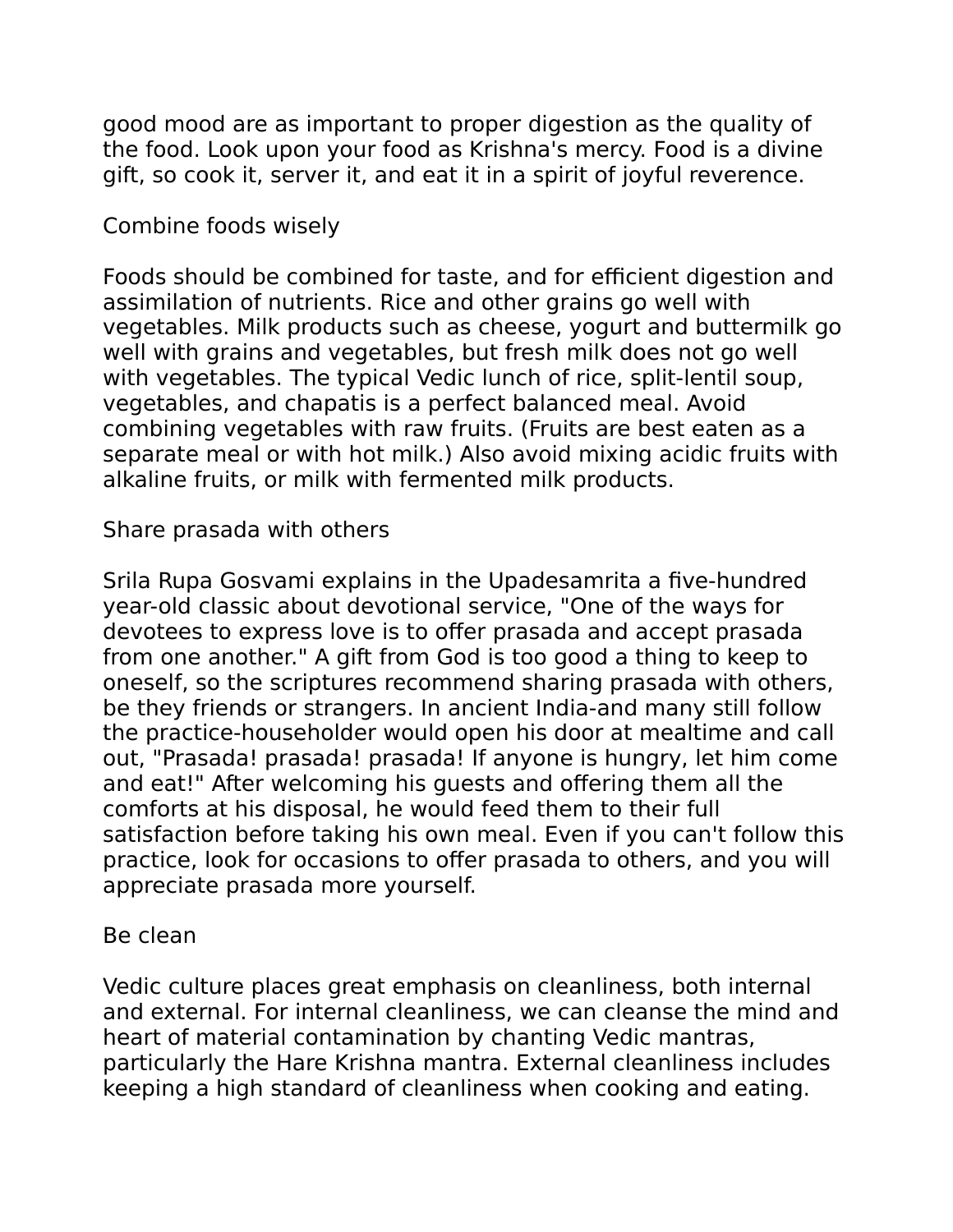Naturally this includes the usual good habits of washing the hands before eating, and the hands and mouth after.

## Eat moderately

Vitality and strength depend not on how much we eat, but on how much we are able to digest and absorb into our system. The stomach needs working space, so instead of filling it completely, fill it just halfway, by eating only half as much as you think you can, and leave a fourth of the space for liquids and the other fourth for air. You'll help your digestion and get more pleasure from eating. Moderate eating will also give satisfaction to your mind and harmony to your body. Overeating makes the mind agitated or dull and the body heavy and tired.

Don't pour water on the fire of digestion

Visible flames and invisible combustion are two aspects of what we call "fire." Digestion certainly involves combustion. We often speak of "burning up" fat or calories, and the word "calorie" itself refers to the heat released when food is burned. The Vedas inform us that our food is digested by a fire called Jatharagni (the Fire in the Belly). Therefore, because we often drink with our meals, the effect of liquid on fire becomes an important consideration in the art of eating. Drinking before the meal tempers the appetite and, consequently, the urge to overeat. Drinking moderately while eating helps the stomach do its job, but drinking afterwards dilutes the gastric juices nad reduces the fire of digestion. Wait at least an hour after eating before drinking again, and, if need be, you can drink every hour after that until the next meal.

## Don't waste food

The scriptures tell us that for every bit of food wasted in times of plenty, an equal amount will be lacking in times of need. Put on your plate only as much as you can eat, and save any leftovers for the next meal. (To reheat food it is usually necessary to add liquid and simmer in a covered pan. Stir well and frequently.) If for some reason prasada had to be discarded, then feed it to animals, bury it,